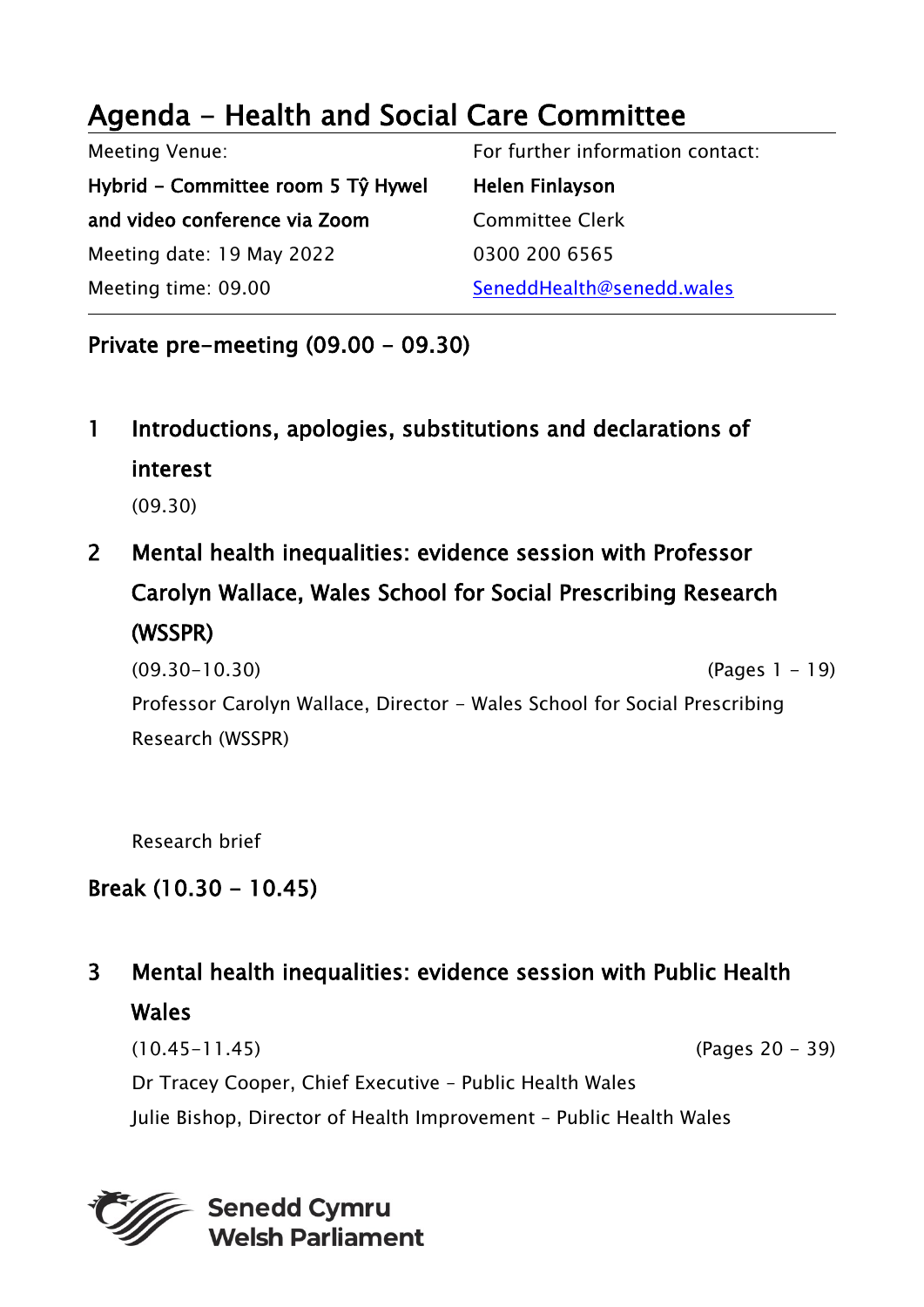Joanne Hopkins - Programme Director for ACEs, Criminal Justice and Violence Prevention – Public Health Wales

Paper 1 – Public Health Wales

- 4 Motion under Standing Order 17.42 (ix) to resolve to exclude the public from items 5, 9 and 10 of today's meeting (11.45)
- 5 Hospital discharge and its impact on patient flow through hospitals: consideration of draft report

(11.45-12.15) (Pages 40 - 105) Paper 2 – draft report

#### Lunch  $(12.15 - 13.00)$

### 6 Mental health inequalities: evidence session with Mind Cymru and Leonard Cheshire

(13.00-14.00) (Pages 106 - 131) Sue O'Leary, Director - Mind Cymru Ashra Khanom, Treasurer - Neath Port Talbot Black Minority Ethnic Community Association Rhian Stangroom Teel, Public Engagement Manager – Leonard Cheshire Nia Golding, Area Manager – Leonard Cheshire

Paper 3 – Mind Cymru Paper 4 – Leonard Cheshire

#### Break (14.00 - 14.15)

## 7 Mental health inequalities: evidence session with Professor Sir Sam Everington

(14.15-15.00) (Pages 132 - 136)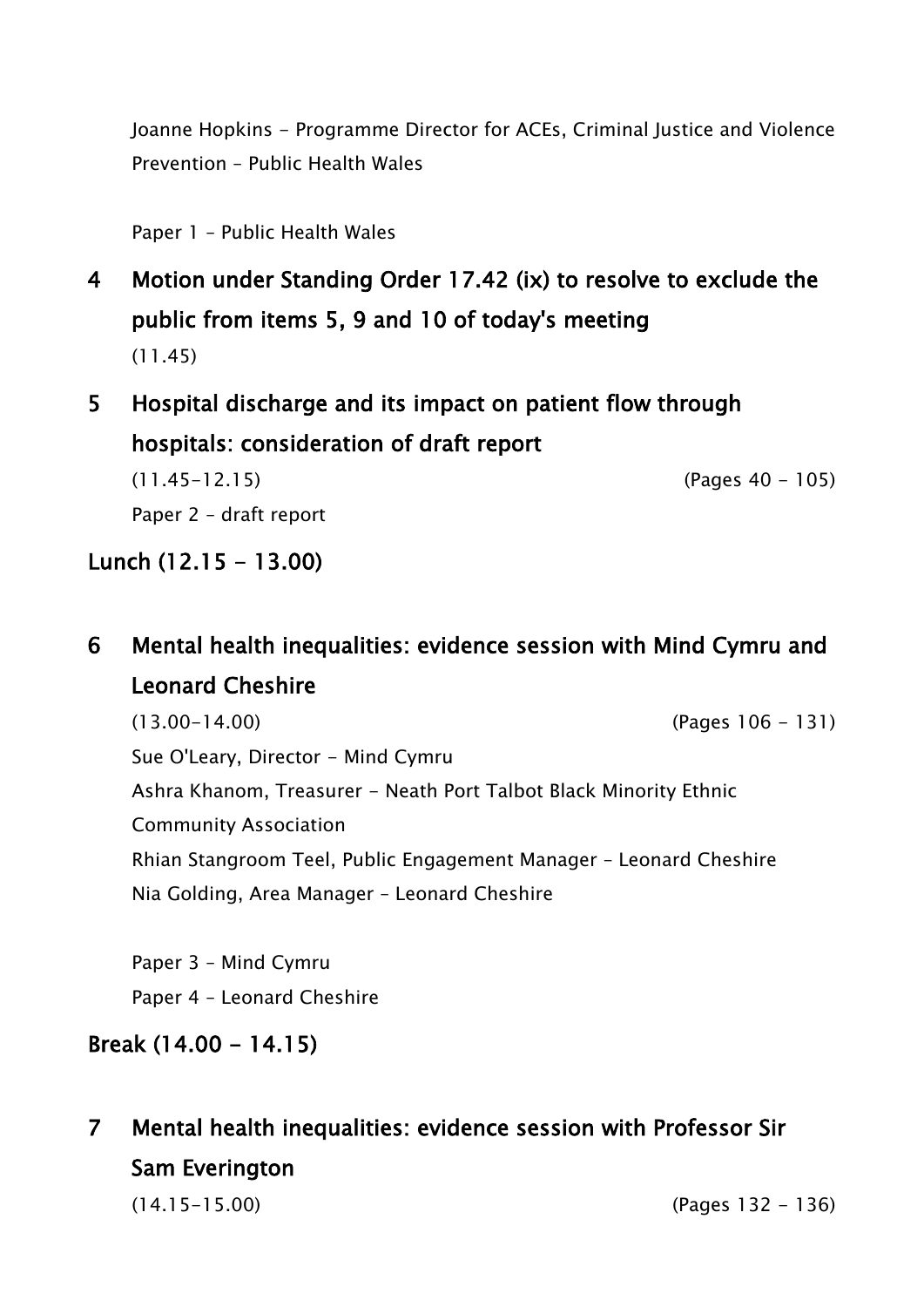Professor Sir Sam Everington

Paper 5 - Professor Sir Sam Everington

8 Paper(s) to note

(15.00)

8.1 Letter from the Chair to the Deputy Minister for Mental Health and Wellbeing regarding the provisional food compositional standards and labelling common framework

(Pages 137 - 140)

8.2 Response from the Deputy Minister for Mental Health and Wellbeing to the Chair regarding the provisional food compositional standards and labelling common framework

(Pages 141 - 148)

8.3 Letter from the Chair to the First Minister regarding the UK COVID-19 Inquiry draft terms of reference

(Page 149)

8.4 Response from the First Minister to the Chair regarding the UK COVID-19 Inquiry draft terms of reference

(Page 150)

8.5 Public attitudes to social care in Wales following the COVID-19 pandemic. Research commissioned by Senedd Cymru and produced in consultation with Senedd Research

(Pages 151 - 172)

8.6 Letter from the Chair to the Minister for Health and Social Services regarding the provisional common frameworks

(Pages 173 - 190)

8.7 Response from the Minister for Health and Social Services regarding the provisional common frameworks

(Page 191)